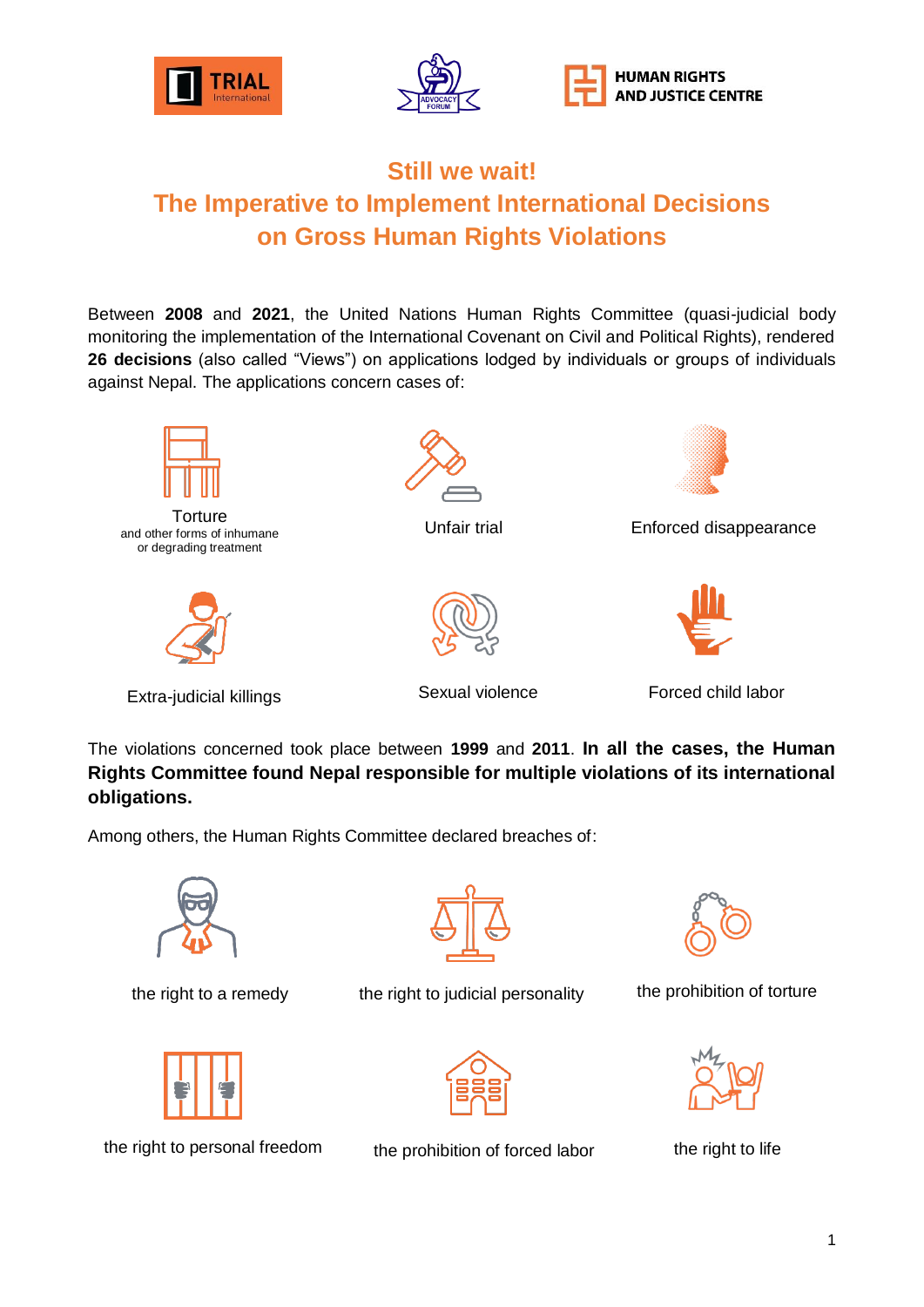



## These violations **affected 85 persons**, of which :



In all these cases, the Human Rights Committee indicated the **measures of reparation** to be adopted to grant redress to these people.

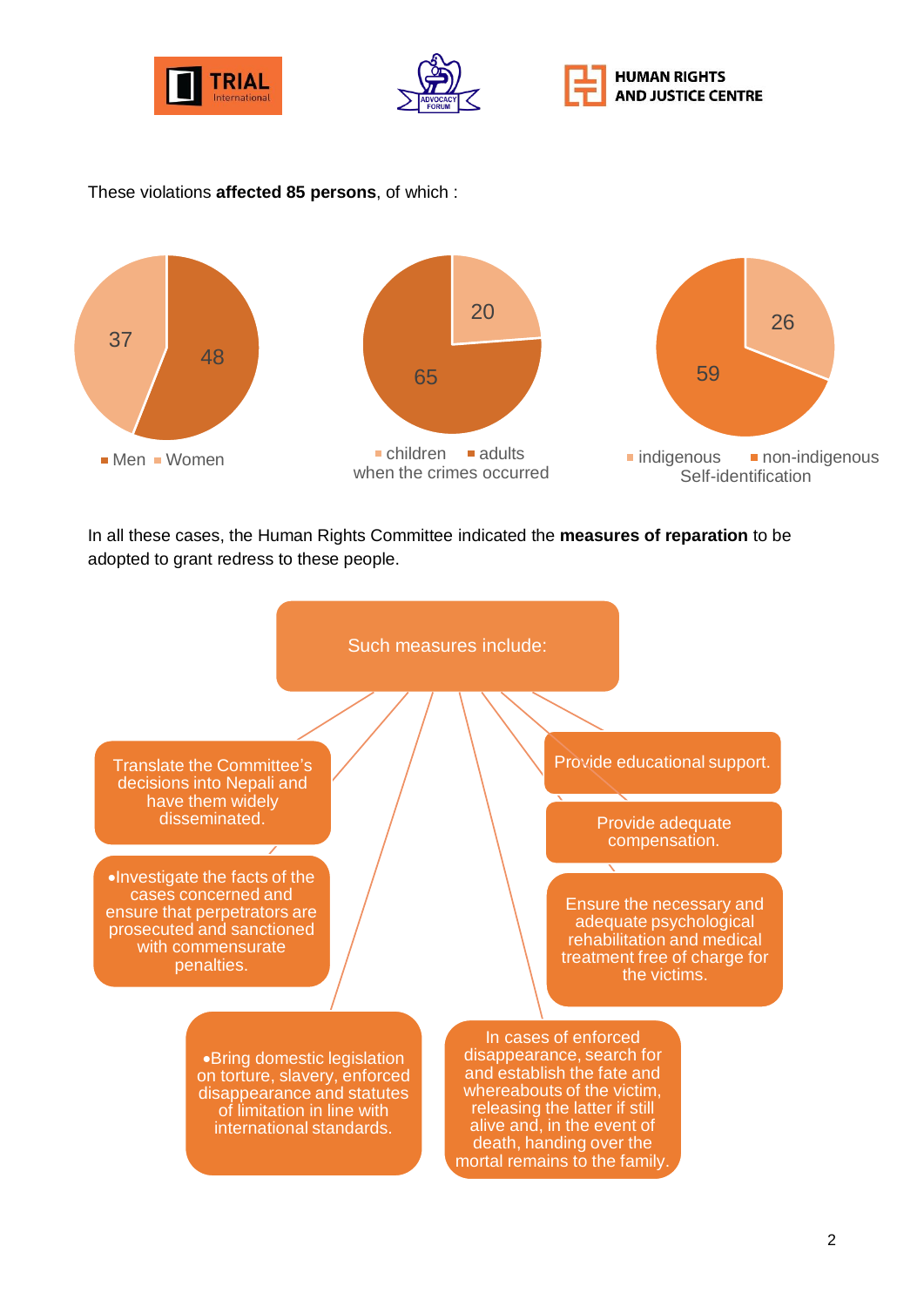





As of today…



With regard to compensation, only three victims received an amount of money (approximately 1500 US\$ each). This is by no means commensurate to the gravity of the harm suffered.

**The legislation on enforced disappearance, torture and the corresponding statutes of limitations has been amended, but it is not yet in line with international standards.**



Nepal submitted information to the Human Rights Committee (HRC) on the progress of implementation only on 7 cases. In no case did Nepal engage in a regular and sustained follow-up dialogue with the Committee. The average grade assigned to the level of implementation of the different measures is **C**, namely "actions taken do not implement the recommendations".